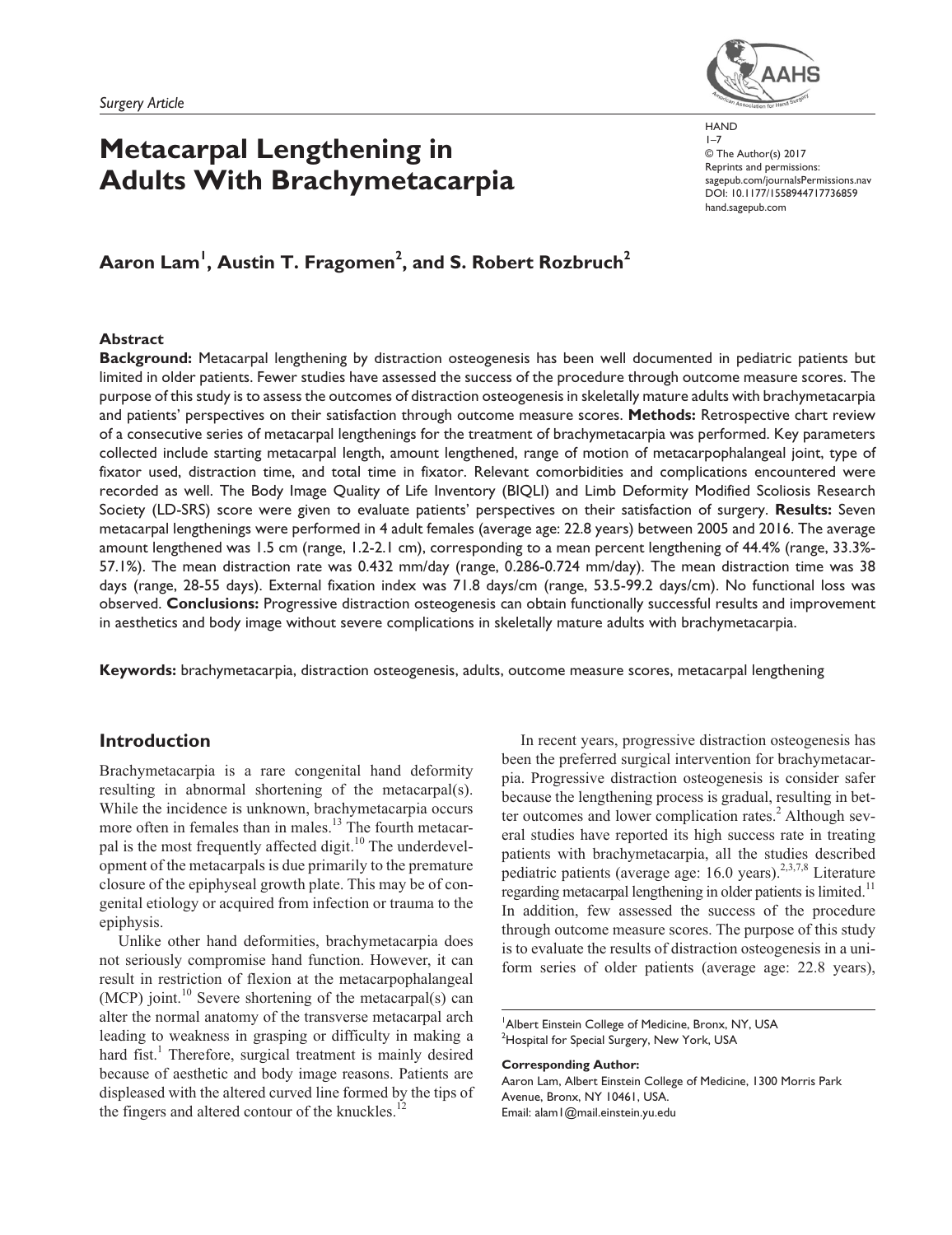including patients' perspectives on their satisfaction through outcome measure scores.

## **Materials and Methods**

After obtaining institutional review board approval and informed consent from each patient, records of 4 patients who underwent 7 metacarpal lengthening for the treatment of brachymetacarpia were retrospectively reviewed by the lead author between 2005 and 2016. Patients' medical charts and radiographs were reviewed. Information pertaining to the patients' demographics, comorbidities, complications, and number of affected metacarpal(s) were recorded. Key parameters collected include range of motion (ROM) of the MCP joint, type of fixator used, distraction time and the total time in the fixator. Starting and ending metacarpal lengths were measured from patients' radiographs. Patients completed the Body Image Quality of Life Inventory (BIQLI)<sup>4</sup> and Limb Deformity Modified Scoliosis Research Society (LD-SRS) score<sup>5</sup> both preoperatively and at the latest follow-up.

Based on the measurements from the radiographs, the amount lengthened and the percentage lengthening were calculated. The lengthening rate was determined by dividing the amount lengthened by the distraction time in days. Consolidation times were indirectly calculated based on the difference between the total time in fixator and the distraction time. External fixation index (EFI) for each patient was determined by dividing the total time in fixator by the amount lengthened. To objectively determine whether the optimal amount lengthened was achieved, the mathematical relationship between the different metacarpals determined by Aydinlioglu et al was used (second metacarpal =  $1.06 \times$ third metacarpal =  $1.16 \times$  fourth metacarpal =  $1.26 \times$  fifth metacarpal). $\frac{1}{1}$ 

Means were calculated for all variables. The nonparametric version Wilcoxon signed rank sum test (primary analysis approach) and paired *t* tests (secondary analysis approach) were used to analyze preoperative and postoperative values for the BIQLI and LD-SRS scores. Both tests were used because a sample size of 4 may not be sufficient to test the normality assumption required for paired *t* tests. *P* < .05 was considered statistically significant.

# *Surgical Technique*

The upper extremity of the affected side was prepped and draped in the usual sterile fashion. With the help of biplanar fluoroscopy, a 1.6 mm treaded external fixation half pin was inserted into the most proximal aspect of the affected metacarpal. The pin was placed dorsal to palmar in the center of the bone and started in a slight ulnar direction to avoid the extensor tendon.

Using the Orthofix Minirail frame (Orthofix, Lewisville, Texas) as a guide, the most distal pin was placed on the

distal pin clamp parallel to the first pin and at the most distal aspect of the bone, just proximal to the MCP capsule. With these 2 pins placed, the orientation of the fixator was established being parallel to the metacarpal bone. An additional half pin was placed in the proximal clamp and an additional half pin was placed in the distal clamp.

The external fixator was then removed from the external fixation pins and a 1.5 cm skin incision was made centered on the point just between the proximal and distal pin processes. Soft tissue dissection was carried down to the bone. The extensor tendon was retracted and the metacarpal was prepared for osteotomy using a multiple drill hole technique. A 0.045-inch Kirschner wire was used to make the multiple transverse drill holes while cooled with saline. A 3-mm thin osteotome was used to complete the osteotomy. The osteotomy was completed but was left nondisplaced.

The wound was irrigated, and the skin was closed with 3-0 nylon suture. The Orthofix Minirail frame was reapplied to the pins to stabilize the osteotomy and maintain it in a nondisplaced position. The MCP joint was checked to ensure that there was full ROM, from full extension to 90 of flexion, and there was no obstruction from the external fixation pins. The surgical wounds and pin sites were covered with Xeroform gauze and dry sterile dressings. The MCP joint was held in about a 60 flexed position with a Kling wrap.

The lengthening process began postoperative day 5 to allow for some early healing of the osteoplasty. Postoperative physical therapy focused on stretching, active and passive ROM of the MCP joint as it is easier to lose flexion than extension. When not performing ROM exercises, the MCP joint was maintained in about 70 of flexion with a resting splint. A representative case of Patient 1 with bilateral fourth metacarpal shortening before and after is shown in Figures 1 and 2.

# **Results**

Four patients undergoing 7 cases of metacarpal lengthening for brachymetacarpia were identified (Table 1). All of the patients were healthy, skeletally mature, adult females with a mean age of 22.8 years (range, 16-30 years). Average follow-up was 35 months (range, 4-84 months).

All lengthening procedures were performed using the Orthofix Minirail frame. On average, the lengthening rate was 0.440 mm/day (range, 0.286-0.724 mm/day). The mean distraction time was 38 days (range, 28-55 days). Average EFI was 71.8 days/cm (Tables 2 and 3).

On average, the metacarpals were lengthened by 1.5 cm (range, 1.2-2.1 cm). Based on the mathematical relationship reported by Aydinlioglu et al, the average difference from the ideal length was 1.6 mm (range, 0.04-0.24 cm) (Table 4). This was within our acceptable range of  $\pm 0.2$  cm for achieving correct length of the affected metacarpals. The second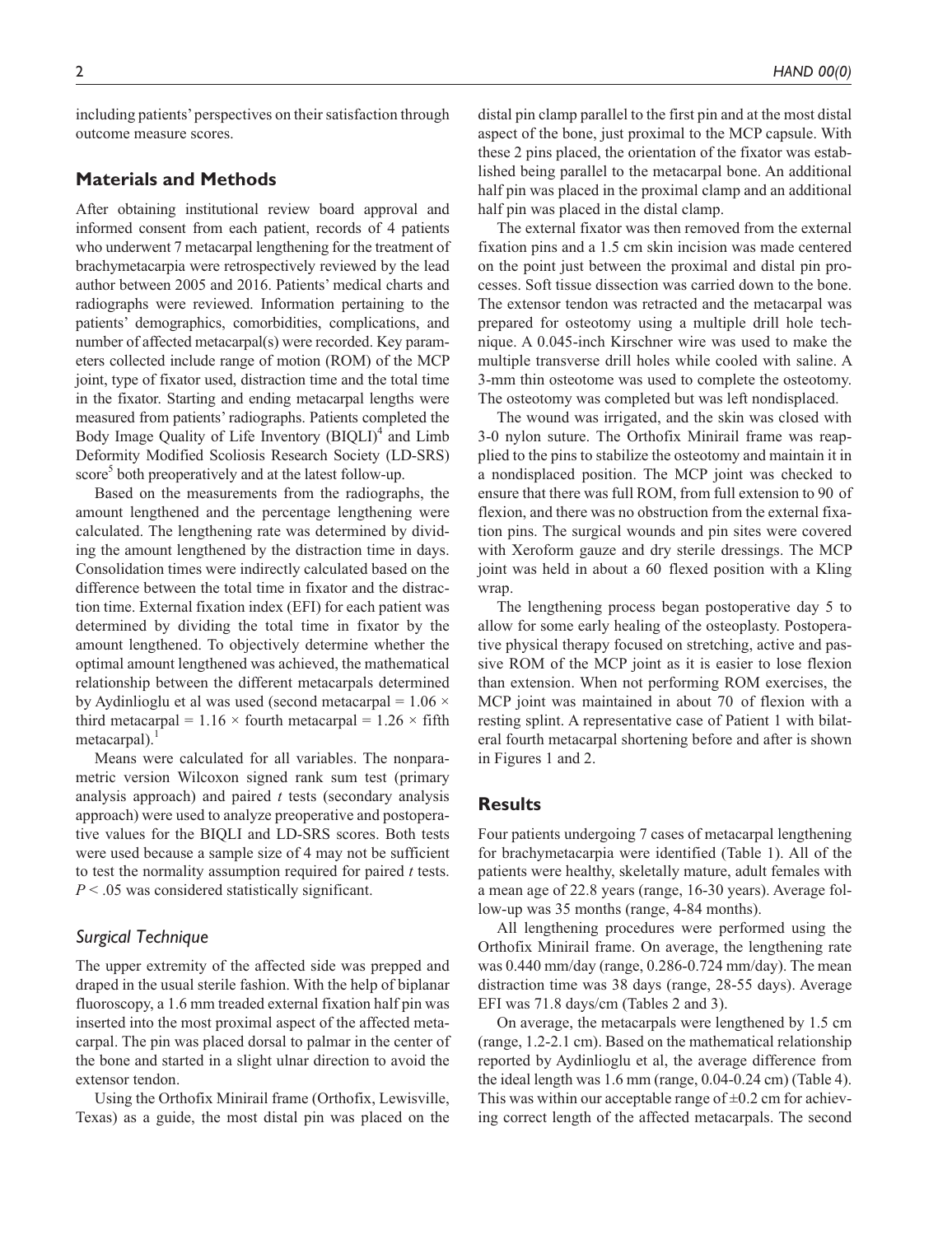

Figure 1. (a) Front view of the left hand showing shortening of the fourth finger. (b) When in a fist position, the absence of the knuckle (arrow) and the metacarpal shortening is apparent. (c) AP x-ray of left hand showing fourth metacarpal shortening of about 13 mm (magnification marker is 25.4 mm or 1 inch).



**Figure 2.** (a) Two months after removal of the second hand frame. (b) Patient demonstrates excellent function and range of motion of hand. (c) Anteroposterior radiograph of left hand showing bone union, restoration of the fourth metacarpal lengths, and satisfactory alignment.

| Patient ( $n = 4$ ) | Age (years) | Comorbidities | Affected<br>metacarpal ( $n = 7$ ) | Starting length<br>(cm) |
|---------------------|-------------|---------------|------------------------------------|-------------------------|
|                     | 23          | None          | R. 4th                             | 3.2                     |
|                     |             |               | L. 4th                             | 3.3                     |
| $\overline{2}$      | 22          | None          | R. 5th                             | 3.4                     |
|                     |             |               | L. 3rd                             | 3.8                     |
|                     |             |               | L. 5th                             | 3.5                     |
| 3                   | 30          | None          | L. 4th                             | 3.5                     |
| 4                   | 16          | None          | L. 4th                             | 3.6                     |
| Average             | 22.8        |               |                                    | 3.5                     |

|  |  |  | Table 1. Patient Demographics. |
|--|--|--|--------------------------------|
|--|--|--|--------------------------------|

metacarpal was used as the reference point. This was because during the surgical planning, the senior authors estimated the amount needed to be lengthened based on what fitted the normal parabola of the hand formed by the tips of the fingers. In all cases, the second metacarpal was used as the reference point. The starting length, percent lengthened, and the difference between ideal length could not be calculated for Patient 3 because the radiographs were from an outside center and they were not calibrated. At the start, 3 of the 4 patients had trouble with extension, mean of 21° (range, 0°-40°). After the lengthening procedure, all patients were able to achieve full extension of their affected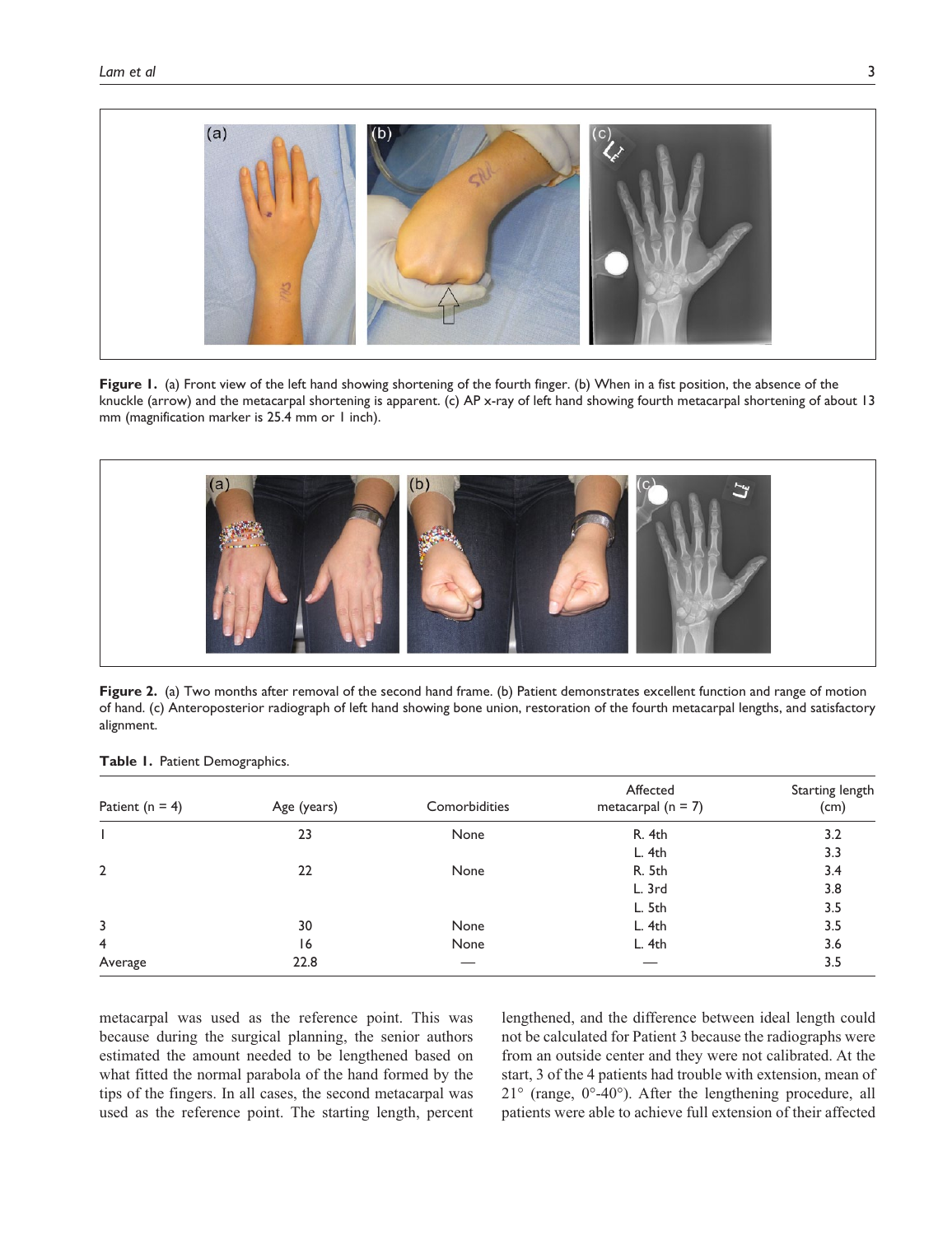|                     | Affected               | Amount                            | MCP ROM<br>extension/flexion<br>(degrees) |         |                                                                                                   |                       |
|---------------------|------------------------|-----------------------------------|-------------------------------------------|---------|---------------------------------------------------------------------------------------------------|-----------------------|
| Patient ( $n = 4$ ) | metacarpal ( $n = 7$ ) | lengthened (cm)<br>(% lengthened) | Pre-op                                    | Post-op | Complications                                                                                     | Follow-up<br>(months) |
|                     | <b>R.</b> 4th          | 1.5(46.9)                         | 0/90                                      | 0/80    | Pin site infection                                                                                | 36                    |
|                     | L.4th                  | 1.5(45.5)                         | 0/90                                      | 0/90    | Pin site infection                                                                                |                       |
| $\overline{2}$      | <b>R.</b> 5th          | 1.2(35.3)                         | 30/90                                     | 0/90    | Break through pain/tightness                                                                      | 84                    |
|                     | L. 3rd                 | 2.1(55.3)                         | 30/90                                     | 0/90    | <b>Tightness</b>                                                                                  |                       |
|                     | $L.$ 5th               | 1.3(37.1)                         | 30/90                                     | 0/80    | Fracture at lengthening site                                                                      |                       |
| 3                   | L.4 <sub>th</sub>      | 2.0(57.1)                         | 15/60                                     | 0/80    | Flexion deformity at<br>osteotomy site<br>Lack MCP flexion<br>Lack prominent MCP on 4th<br>finger | 15                    |
| 4                   | L.4th                  | 1.2(33.3)                         | 40/100                                    | 0/90    | Pin site infection $\times$ 2                                                                     | 4                     |
| Average             |                        | 1.5(44.4)                         | 21/87                                     | 0/86    |                                                                                                   | 35                    |

#### **Table 2.** Surgical Outcomes.

*Note.* MCP = metacarpophalangeal; ROM = range of motion.

## **Table 3.** Fixator Parameters.

| Patient        | Affected<br>metacarpal | Type of fixator          | Lengthening rate<br>(mm/day) | Distraction time<br>(days) | Consolidation<br>time (days) | Total time in<br>fixator (days) | EFI (days/cm) |
|----------------|------------------------|--------------------------|------------------------------|----------------------------|------------------------------|---------------------------------|---------------|
|                | <b>R.</b> 4th          | <b>Orthofix Minirail</b> | 0.375                        | 40                         | 60                           | 100                             | 66.7          |
|                | L.4 <sub>th</sub>      | <b>Orthofix Minirail</b> | 0.536                        | 28                         | 70                           | 98                              | 65.3          |
| $\overline{2}$ | <b>R.</b> 5th          | <b>Orthofix Minirail</b> | 0.286                        | 42                         | 77                           | I 19                            | 99.2          |
|                | L. 3rd                 | <b>Orthofix Minirail</b> | 0.724                        | 29                         | 90                           | I 19                            | 56.7          |
|                | L. 5th                 | <b>Orthofix Minirail</b> | 0.448                        | 29                         | 66                           | 95                              | 73.1          |
| 3              | L.4 <sub>th</sub>      | <b>Orthofix Minirail</b> | 0.364                        | 55                         | 68                           | 123                             | 53.5          |
| 4              | L.4th                  | <b>Orthofix Minirail</b> | 0.293                        | 41                         | 65                           | 106                             | 88.3          |
| Average        |                        |                          | 0.432                        | 38                         | 71                           | 109                             | 71.8          |

*Note.* EFI = external fixation index.

**Table 4.** Comparison Between Final Length Achieved and Ideal Metacarpal Length.

| Patient        | Affected metacarpal | Before (cm) | After (cm) | Ideal (cm) | Difference (cm) |
|----------------|---------------------|-------------|------------|------------|-----------------|
|                | <b>R.</b> 4th       | 3.2         | 4.7        | 4.91       | 0.21            |
|                | L. 4th              | 3.3         | 4.8        | 4.91       | 0.11            |
| $\overline{2}$ | <b>R.</b> 5th       | 3.4         | 4.6        | 4.84       | 0.24            |
|                | L. 3rd              | 3.8         | 5.9        | 5.75       | 0.15            |
|                | L. 5th              | 3.5         | 4.8        | 4.84       | 0.04            |
| 4              | L.4th               | 3.6         | 4.8        | 5.00       | 0.20            |
| Average        |                     |             |            |            | 0.16            |

metacarpals. Similarly, flexion improved or was maintained at the normal degree of motion after the surgery for all patients except Patient 3.

Overall, 5 of the 7 metacarpals healed without complications. Patient 2 had a fracture at the osteotomy site of the left fifth metacarpal during physical therapy after removal of the fixator. There was limitation of flexion of the MCP joint. This was resolved by open reduction and internal fixation with a dorsal plate and a dorsal capsulotomy of the MCP joint. After the additional surgery, patient went on to heal without further complications. In addition, Patient 3 experienced flexion deformity at the osteotomy site and was not able to achieve full flexion as compared with the other hand. While the metacarpal was lengthened to a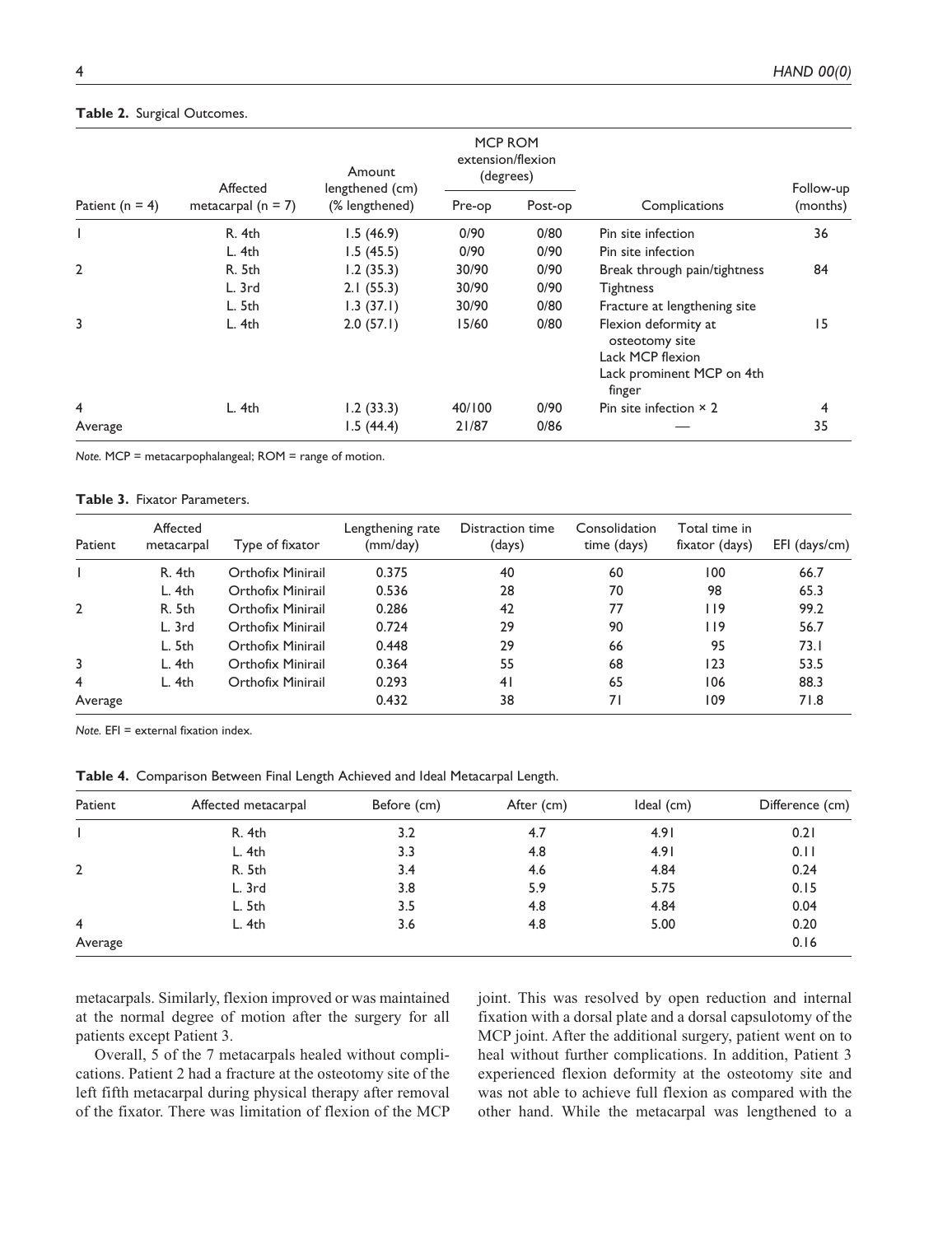clinically acceptable length, Patient 3 still had lack of a prominent knuckle on the fourth finger. At the latest follow-up, Patient 3 still experienced the same problem but stated that it did not affect the daily activities and did not want additional treatment.

The BIQLI questionnaire and LD-SRS scores were completed by 2 of the 4 patients. Two patients were lost to follow-up. Due to the small sample size, the nonparametric version Wilcoxon signed rank sum test and paired *t* tests could not be used to analyze the data. Of the 2 patients that completed the surveys, the patients reported a mean BIQLI score of 1.08 prior to the surgery. After the surgery, the mean BIQLI score improved to 1.55. Similarly, before the surgery, the patients reported a mean LD-SRS score of 3.8. After the surgery, the mean LD-SRS score improved to 4.2. Within the LD-SRS score, prior to the surgery, the patients reported a mean self-image/appearance score of 2.9. After the surgery, the mean self-image/appearance score improved to 4.1. The function/activity and pain scores before and after the surgery did not change, 4.2 and 4.4, respectively.

#### **Discussion**

Congenital shortening of the metacarpals is a rare deformity that affects women more than men. In contrast to other hand deformities, hand function is not seriously compromised. Surgery is indicated primarily for aesthetic and body image concerns. Various methods for lengthening the shortened metacarpals have been reported, including single-stage lengthening and fast distraction with bone graft. Singlestage lengthening has been reported to be limited to lengthening of less than 10 mm because of potential vascular compromise and complications include delay in union, malunion, and collapse of bone graft. $6.9$  Fast distraction with bone graft allows for lengthening of more than 10 mm but requires multiple surgical stages and can result in tendon imbalance and potential flexion deformities. $6,7$  Subsequently, an alternative surgical intervention is progressive distraction osteogenesis.

Progressive distraction osteogenesis has been preferred in recent years because the lengthening process is gradual, requires no bone graft, and results in less pain and better aesthetic outcomes. Although studies have documented positive results with progressive distraction osteogenesis, the literature review within the last 15 years yielded case series focusing primarily on pediatric patients (Table 5). Isolated case reports were found but were excluded in the literature review. Kato et al<sup>7</sup> and Bulut et al<sup>3</sup> were case series of patients with average age of 13.3 and 14.9 years, respectively. Both reported similar outcomes from the lengthening procedure, average lengthening and average percentage lengthening of 1.52 cm (43.8%) and 1.51 cm (44.2%), respectively. In both studies, several complications were reported, including problems with the fixator, finger

contracture, and hypertrophic scarring. Bulut et al especially noted that the length of metacarpals and muscles that will be affected from lengthening should be considered when determining the daily rate of distraction. In contrast, Kawoosa et al<sup>8</sup> documented no major complications except for mild pain and minor pin tract infection in their case series of 5 patients. In that case series, the average lengthening was 2.3 cm, which was the longest average lengthening of the 4 studies. Conversely, Bozan et al<sup>2</sup> had the largest sample size of the 4 case series with 8 patients and 18 affected metacarpals. Similar to the other case series, they reported an average lengthening of 1.65 cm.

Bozan et al was the only study that included both pediatric and adult patients.<sup>2</sup> When looking at factors that influenced the healing index, Bozan et al reported that there was a linear relationship between age and corresponding healing index.<sup>2</sup> The healing index was defined as the time in days needed for consolidation per centimeter of distracted osteotomy site. The older the patients, the longer the healing index. In addition, both Bozan et al and Kato et al suggested that adolescence is the most appropriate time to perform distraction lengthening.<sup>2,7</sup> Kato et al specifically recommended lengthening when patients are between ages 10 and 15 years.<sup>7</sup> At that age, patients are motivated and able to safely manage the external fixator by themselves. More importantly, the final lengthening of the shortened metacarpal can be better estimated as the epiphyseal plates of the other metacarpals are almost closed.

In this present case series, a uniform series of skeletally mature adults, average age 22.8 years, were evaluated. Similar to the other 4 case series where all but 1 patient were females, all of the patients in this study were also females. The average amount lengthened, average percentage of lengthening, and average follow-up were also comparable to other case series. In fact, when comparing the average healing index (HI) using the definition given by Bozan et al, the average healing index in our patients was faster than the average healing index in older patients aged 19 to 30 years in the study by Bozan et al. $<sup>2</sup>$  The average</sup> healing index was 46.4 days/cm versus 58.7 days/cm. Furthermore, except for Bozan et al, where 7 of the 18 metacarpals lengthened used semicircular fixators, all other patients including this study used unilateral fixators. Unilateral fixators are preferred as they are not bulky and allow for the free use of the digit.

Like the other case series, several complications were encountered during the lengthening process in this study. Patient 2 experienced a fracture at the lengthening site at the left fifth metacarpal. This was because during the lengthening process, it is easier to lose flexion than extension. During physical therapy, the patient tried to work on flexion aggressively but resulted in a fracture. To avoid subsequent problems with loss of flexion, the patients' hands were kept in flexion using a splint. From there, physical therapy was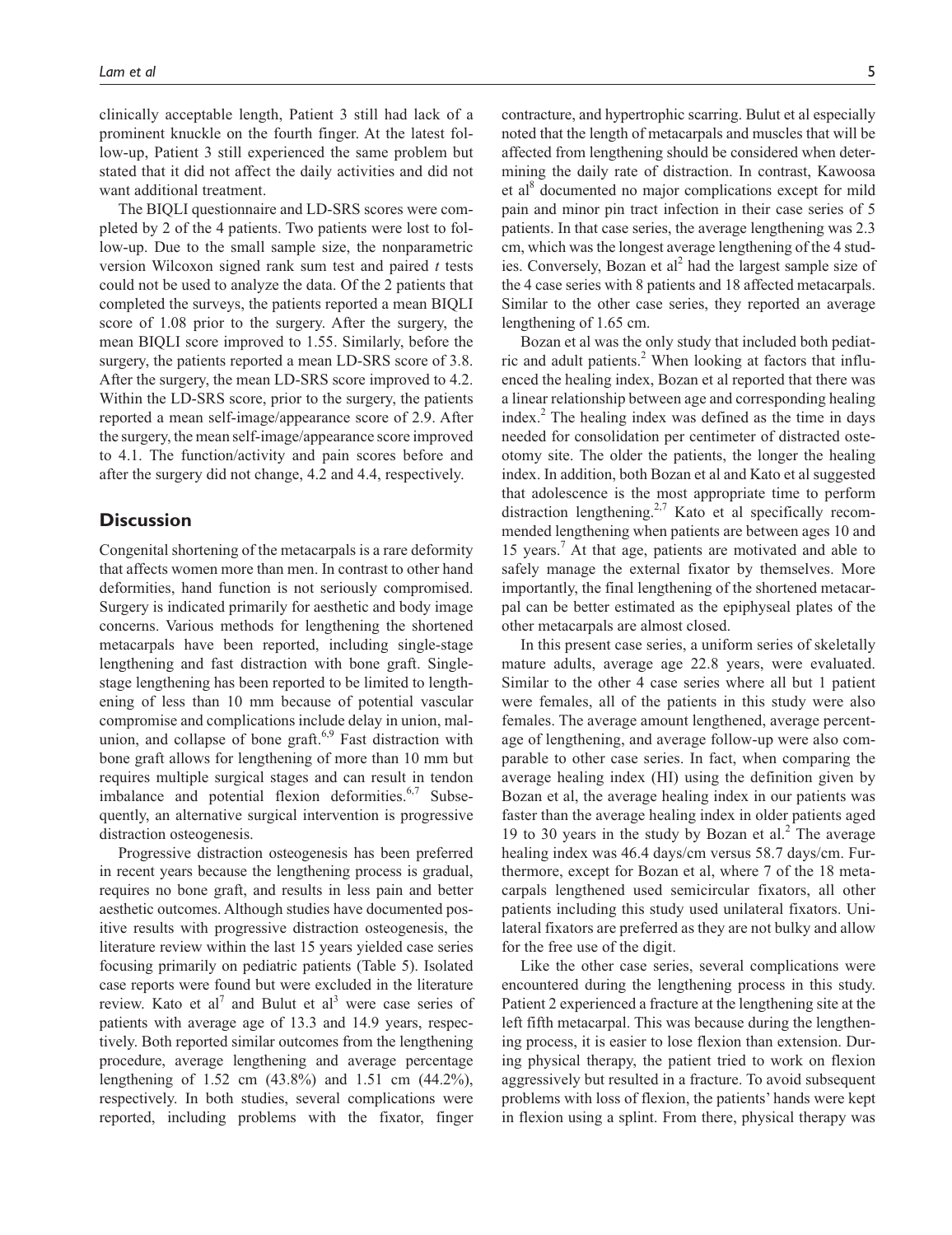| Table 5. Literature Review. |      |        |                                    |                |                                                                    |                                               |                     |          |                                  |                                                                                                                  |                                  |
|-----------------------------|------|--------|------------------------------------|----------------|--------------------------------------------------------------------|-----------------------------------------------|---------------------|----------|----------------------------------|------------------------------------------------------------------------------------------------------------------|----------------------------------|
| Authors                     |      | No. of | Year patients metacarpals<br>No.of | Average<br>age | Type of fixator                                                    | Total time Length of<br>in fixator<br>(weeks) | (mm)<br>distraction | $\aleph$ | lengthened EFI (* = HI)          | Complications                                                                                                    | follow-up<br>(months)<br>Average |
| Kato et al 2002             |      |        |                                    | 33             | Lengthener &<br>Hoffmann Mini<br>Orthofix                          | 13.9                                          | <b>15.2</b>         | 43.8     |                                  | Readjusting external fixator<br>62.3 days/cm One needed bone graft<br>Hypertrophic scar                          |                                  |
| Kawoosa<br>et al            | 2004 |        |                                    |                | UMEX distractor                                                    |                                               | 23                  |          | 1.3 mo/cm <sup>*</sup> Mild Pain | Minor pin tract infection                                                                                        |                                  |
| Bozan et al 2006            |      | ∞      | $\infty$                           | $\frac{8}{6}$  | Mini-type Semicircular<br>Fixator & Unilateral<br>External Fixator | 122.3 days                                    | 16.5                | 55       |                                  | 74.1 days/cm Pin tract infection                                                                                 | 23.6                             |
| Bulut et al 2013            |      |        |                                    | $\frac{9}{4}$  | Unilateral External<br>Fixator                                     | 79.1 days                                     | $\overline{5}$      | 44.2     |                                  | 51.7 day.cm Finger contracture and pain<br>Instability and malalignment<br>Pin tract infection<br>due to fixator | 34.6                             |

Note. EFI = external fixation index; HI = healing index; UMEX = universal mini external fixator *Note.* EFI = external fixation index; HI = healing index; UMEX = universal mini external fixator.

used to work on extension. Patient 3 experienced flexion deformity at the osteotomy site. This was attributed to early removal of frame. In addition, although the post distraction x-ray of Patient 1 in Figure 2c showed some anatomic axis angulation, the overall mechanical axis of the metacarpal was normal. No rotational deformity was present. As such, it did not adversely affect the ROM, function, or aesthetics of the patient.

One unique aspect of this case series was the attempt to assess the patient's perspective in the satisfaction of the lengthening procedure using 2 different surveys, BIQLI questionnaire which measures body image and LD-SRS score which is a newly validated limb deformity score. Except for Bulut et  $al$ ,  $\delta$  none of the other case series evaluated patient's satisfaction outcome. Bulut et al used the visual analog scale (VAS) to determine patient satisfaction of aesthetic outcome. Compared with preoperative and postoperative values, the VAS demonstrated a significant improvement in patient satisfaction. In this study, only 2 of the 4 patients returned the questionnaires. Therefore, the small sample size led to an inability to demonstrate statisti cal significance. However, of the 2 patients who responded to the surveys, both reported an increase in the scores. In the LD-SRS score, there was a marked increase in patient's self-image/appearance, from 2.9 to 4.1. This is important as positive self-image is an integral component to the over all health of a patient. Interestingly, both the function/ activity and pain scores were the same preoperatively and postoperatively, which supports the observation that brachymetacarpia does not impact hand function signifi cantly, if at all, or cause significant pain. In this study, patients were asked to take the surveys twice, once as if before the surgery and once as if after the surgery. Although there is a possibility of recall bias, we believe the surveys were meaningful as they objectively gave the patients per spective of the surgery. If they were to do everything over again, both patients confirmed that they would choose to do the surgery. In the future, similar surveys should be used to extensively evaluate patient satisfaction with a much larger sample size.

Although brachymetacarpia is a congenital deformity, some patients might not elect to treat or have the means to treat the deformity until later in their lives. Most literature recommends lengthening of the metacarpals during adoles cence. As this case series illustrates, distraction osteogen esis for the treatment of shortened metacarpal is not limited to younger patients. If proper precaution is taken to prevent MCP stiffness or fracture, distraction osteogenesis can obtain functionally successful results with improvement in body image and aesthetics without severe complications in skeletally mature adults with brachymetacarpia.

## **Ethical Approval**

This study was approved by our institutional review board.